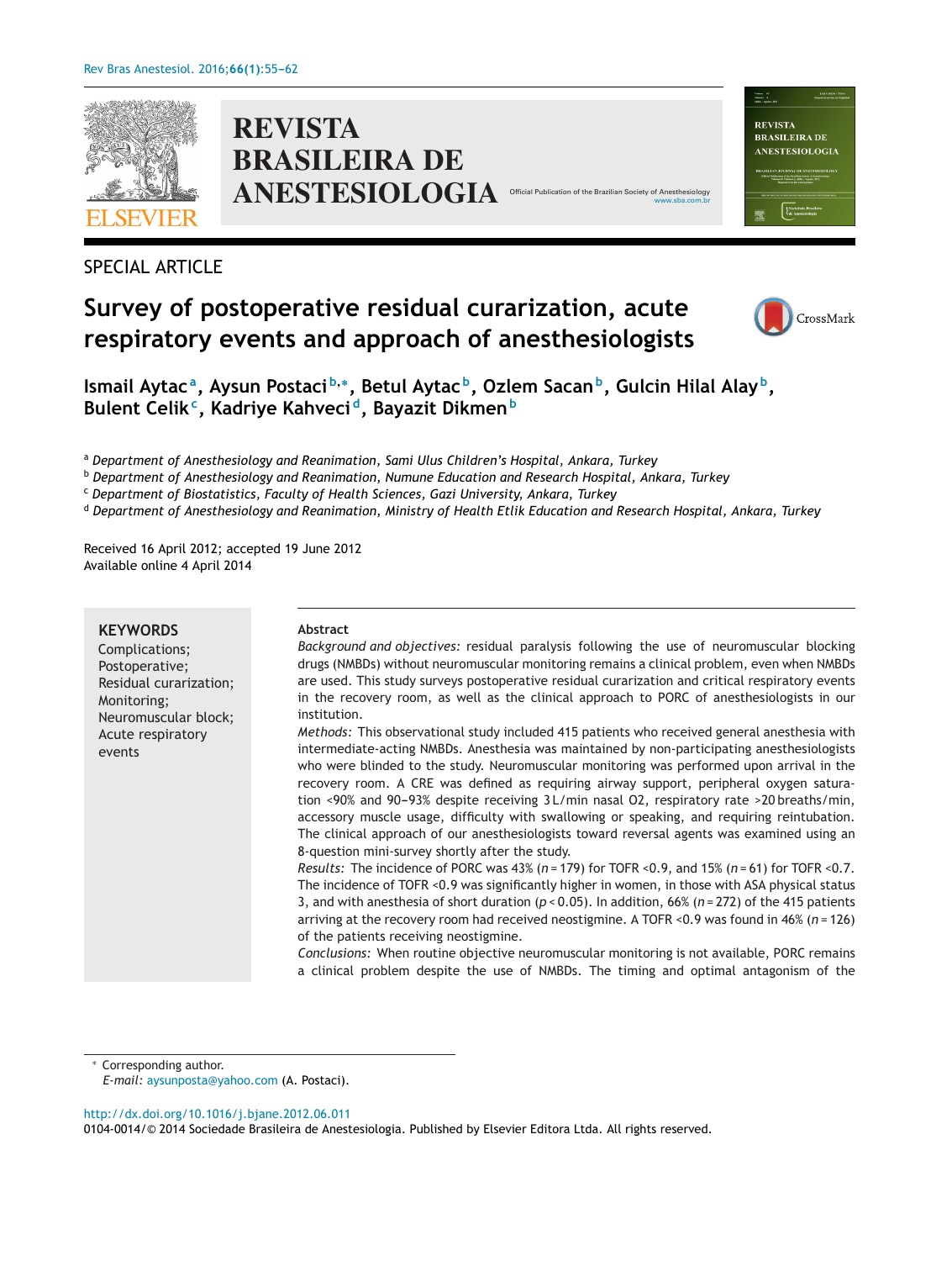neuromuscular blockade, and routine objective neuromuscular monitoring is recommended to enhance patient safety.

© 2014 Sociedade Brasileira de Anestesiologia. Published by Elsevier Editora Ltda. All rights reserved.

# **PALAVRAS-CHAVE**

Complicacões; Pós-operatório; Curarizacão residual; Monitoracão; Bloqueio neuromuscular; Eventos respiratórias agudos

#### **Pesquisa de curarizac¸ão residual no pós-operatório, eventos respiratórios agudos e abordagem de anestesiologistas**

#### **Resumo**

*Justificativa e objetivos:* A paralisia residual após o uso de bloqueadores neuromusculares (BNMs) sem monitoração neuromuscular continua sendo um problema clínico, mesmo quando BNMs são usados. Este estudo pesquisou a curarização residual pós-operatória e os eventos respiratórios críticos em sala de recuperação, bem como a abordagem clínica da CRPO feita pelos anestesiologistas em nossa instituição.

*Métodos:* Este estudo observacional incluiu 415 pacientes que receberam anestesia geral com BNMs de acão intermediária. A manutencão da anestesia foi feita por anestesiologistas não participantes, ''cegos'' para o estudo. A monitoração neuromuscular foi realizada no momento da chegada à sala de recuperação. Um ERC foi definido como necessidade de suporte ventilatório; saturação periférica de oxigênio <90% e 90-93%, a despeito de receber 3 L/min de O2 via cânula nasal; frequência respiratória >20 bpm; uso de musculatura acessória; dificuldade de engolir ou falar e necessidade de reintubação. A abordagem clínica de nossos anestesiologistas, em relação aos agentes de reversão, foi avaliada usando um miniquestionário de oito perguntas logo após o estudo.

*Resultados:* A incidência de CRPO foi de 43% (n = 179) para a SQE <0 e 15% (n = 61) para a SQE <0,7. A incidência de SQE <0,9 foi significativamente maior em mulheres, pacientes com estado físico ASA III e com anestesia de curta duração (p < 0,05). Além disso, 66% (n = 272) dos 415 pacientes que chegam à sala de recuperação haviam recebido neostigmina. Uma SQE <0,9 foi encontrada em 46% (n = 126) dos pacientes que receberam neostigmina.

*Conclusão:* Quando a monitorac¸ão neuromuscular objetiva de rotina não está disponível, a CRPO continua sendo um problema clínico, a despeito do uso de BNMs. O momento e o antagonismo ideais do bloqueio neuromuscular e a monitoração neuromuscular objetiva de rotina são recomendados para aumentar a segurança do paciente.

© 2014 Sociedade Brasileira de Anestesiologia. Publicado por Elsevier Editora Ltda. Todos os direitos reservados.

# **Introduction**

Neuromuscular blocking drugs (NMBDs) are used to facilitate endotracheal intubation during induction of anesthesia. Residual postoperative paralysis following the use of muscle relaxants agents, known as postoperative residual curarization (PORC), may increase postoperative pulmonary complications, morbidity and mortality.<sup>[1,2](#page-7-0)</sup> For many years a train-of-four ratio (TOFR) of 0.7 was considered sufficient to exclude PORC; nowadays, however, to exclude clinically significant PORC it is considered that the TOFR should be  $\geq$ 0.9.<sup>[3,4](#page-7-0)</sup> PORC is associated with weakness of upper airway muscles, airway obstruction, impaired pharyngeal function leading to increased risk for aspiration, inadequate recovery of pulmonary function, and impaired hypoxic ventilatory response. $2,5$  The incidence of PORC in the recovery room/post-anesthesia care unit (PACU) varies widely, with reported frequencies ranging from 9 to  $47\%$ <sup>2,6-9</sup> Critical respiratory events (CREs) during early recovery from general anesthesia are not uncommon and their etiology is multifactorial. Anesthetic variables associated with postoperative CREs include the use of opioids and NMBDs during general anesthesia.<sup>[2,10](#page-7-0)</sup>

This prospective observational study aimed to determine the incidence of PORC in the early recovery period, anticholinesterase application ratios and doses, adverse respiratory events of PORC, and the current approach of anesthesiologists to PORC without routine monitorization in our institution.

## **Materials and methods**

#### **Patients and study protocol**

This prospective, observer-blinded observational study was approved by the local Ethical Committee (Clinical Trialnumber 024/2010). A total of 415 patients (ASA Physical Status 1-3, aged 18-65 years) who were operated under general anesthesia using intermediate-acting muscle relaxants between April 2010 and June 2010 were enrolled in the recovery room. Exclusion criteria were patients with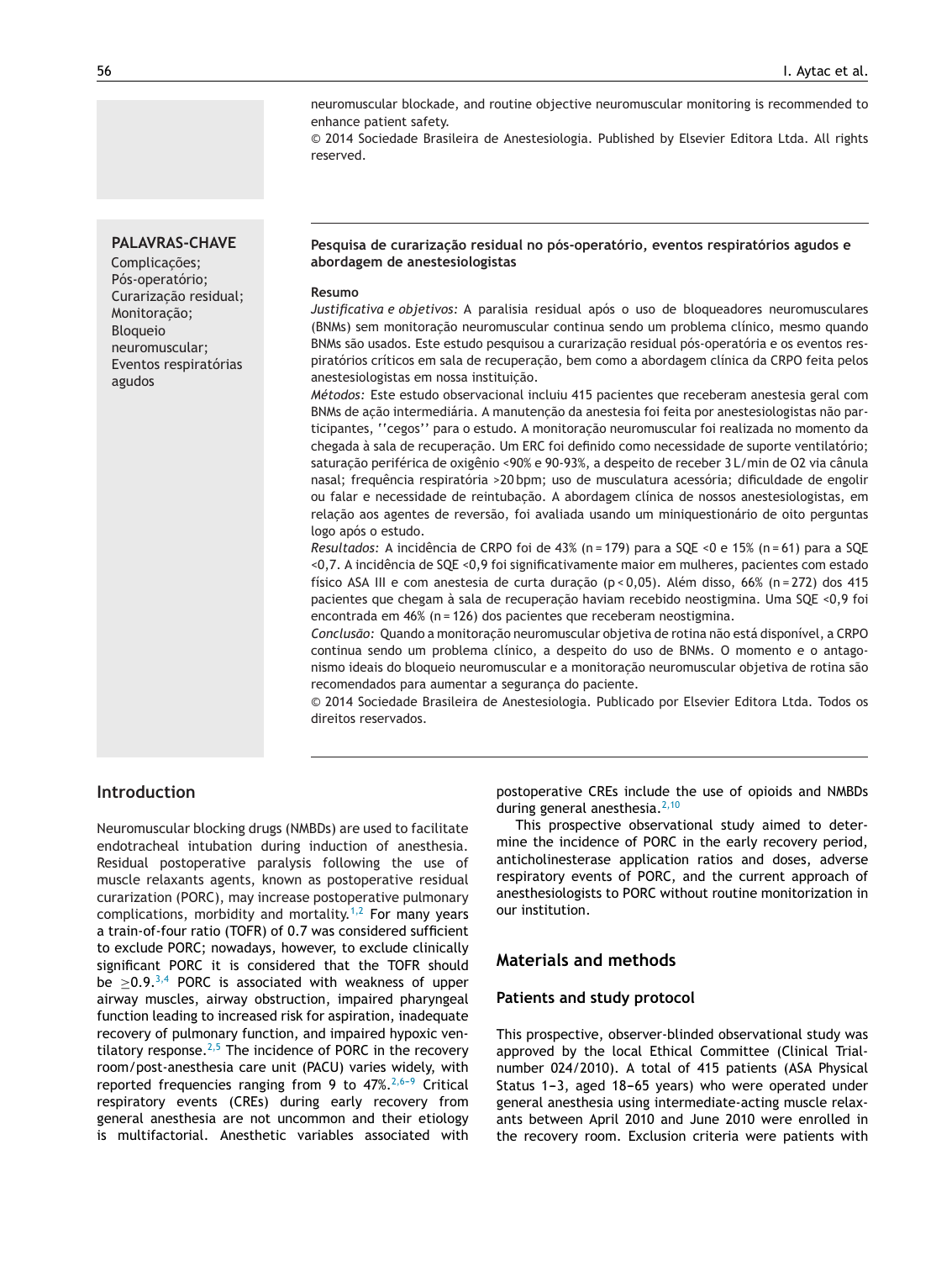neuromuscular diseases, severe kidney or liver diseases, those undergoing total intravenous anesthesia, and patients with a body temperature <35 °C. Premedication and choice of anesthetic protocol, giving anticholinesterase were left to the discretion of the anesthesiologist in charge of the patient, who was unaware that the patient was to be included in this study.

# **Data collection**

Patients were subject to routine monitoring immediately after arrival at the recovery room. Patients' electrocardiogram, peripheral oxygen saturation  $(SpO<sub>2</sub>)$ , non-invasive blood pressure, and body temperature (Genius<sup>TM</sup> 2 IR Tympanic Thermometer Ltd., Gosport, UK) were measured, and supplemental oxygen (3 L/min) was provided to all patients.

PORC was assessed in the recovery room by an anesthesiologist unaware of the study. The neuromuscular function of the Adductor pollicis muscle was monitored using the TOF-Watch SX® acceleromyograph. The skin was washed with alcohol, and an acceleromyograph probe was placed on the distal ventral part of the thumb. The remaining fingertips were tightly fixed with tape. The ulnar nerve was stimulated. The TOF tracing was stabilized by administering 1 min of repetitive TOF stimulation followed by a 5-s, 50-Hz tetanic stimulation, and then another 3-4 min period of repetitive TOF stimulation. The CAL 2 mode was used to determine the supramaximal threshold and to calibrate the transducer of the acceleromyograph. After calibration of the device, the ratio of three values was recorded having assessed the three TOFR at 15-s intervals in each patient and we use mean of these three values. Patients with a TOFR of  $< 0.7$ , 0.7-0.9, and  $> 0.9$  were regarded as having severe PORC, mild to moderate PORC, and sufficient neuromuscular recovery, respectively. The following parameters were assessed and recorded in the intraoperative anesthesia records: age, bodyweight (BW), type of surgery, duration of anesthesia (i.e. period between induction of anesthesia and arrival at the recovery room), the type of intermediate-acting NMBDs used, duration of the last NMBD (period between the last NMBD and the TOFR recording in the recovery room), neostigmine dose and time administered, and reversal time (period between neostigmine administration and TOF recording in the recovery room). Moreover, the following parameters were examined/recorded to assess respiratory status: need for airway support, upper airway obstruction, respiratory rate, accessory muscle use, difficulty with swallowing or speaking, and reintubation.

Patients with a peripheral oxygen saturation  $(SpO<sub>2</sub>) < 90%$ despite  $3$  L/min  $O_2$  nasal cannula were regarded as having severe hypoxia, those with 90-93% as having mild to moderate hypoxia, and those with  $SpO<sub>2</sub> > 93%$  as having normoxia. $2,11$  Approach to treatment of PORC left choice of anesthesia unaware of the study. For the survey part of this study, the clinical approach of our anesthesiologists (*n* = 21) toward neostigmine was explored using a mini-survey (8 questions) shortly after the clinical study.<sup>[12](#page-7-0)</sup> These (anonymous) questionnaires were collected in enclosed envelopes.

#### **Statistical analysis**

All statistical analyses were performed using SPSS (the statistical package for social sciences) Version 15.0 (SPSS, Inc., Chicago, IL, USA). For continuous variables, mean and standard deviation were presented; for categorical variables, frequency and percentage values were presented. Chi-square test and Fischer's exact test were used to compare categorical variables. To compare the two groups, Student's *t* test was used for parametric conditions, and Mann-Whitney *U* test was used for non-parametric conditions. In order to compare three or more groups, one-way analysis of variance was used for parametric conditions, and Kruskal-Wallis *H* test was used for non-parametric conditions. Predictor factors of PORC were determined through univariate logistic regression. All parameters with *p* < 0.05 in univariate analyses were included in a multivariate logistic regression model. A  $p$ -value of  $\leq 0.05$  was considered statistically significant.

## **Results**

A total of 415 patients met the inclusion criteria and were evaluated. Of these, 255 underwent non-abdominal procedures and 160 underwent abdominal procedures. Table 1 presents the demographic data and clinical characteristics of the 415 patients.

#### **Postoperative residual curarization**

The incidence of PORC was  $43\%$  ( $n = 179$ ) for a TOFR <0.9, and 15% (*n* = 61) for a TOFR <0.7. The TOFR was ≥0.9 in 56% (*n* = 236) of the all patients.

| Table 1<br>Demographic and anesthesiology data of the study group $(n=415)$ . |                   |                   |                                  |                                    |                                                       |                   |  |  |
|-------------------------------------------------------------------------------|-------------------|-------------------|----------------------------------|------------------------------------|-------------------------------------------------------|-------------------|--|--|
| Gender<br>(M/F) n/(%)                                                         | Age<br>(years)    | Weight<br>(kg)    | ASA<br>1/2/3<br>n(%)             | Duration of<br>anesthesia<br>(min) | Type of surgery<br>Abdominal/<br>non-abdominal<br>(n) | Sevo/Des/Iso<br>n |  |  |
| 202(48.7)/213<br>(51.3)                                                       | $43.87 \pm 14.14$ | $73.24 \pm 13.06$ | 159(38.3)/201<br>(48.4)/55(13.3) | $106.10 \pm 45.98$                 | 160/255                                               | 300/84/31         |  |  |

Data are mean  $\pm$  SD, or number of patients (*n*) and percent (%).

**Table 1** Demographic and anesthesiology data of the study group (*n* = 415).

ASA, American Society of Anesthesiologists; Sevo, sevoflurane; Des, desflurane; Iso, isoflurane.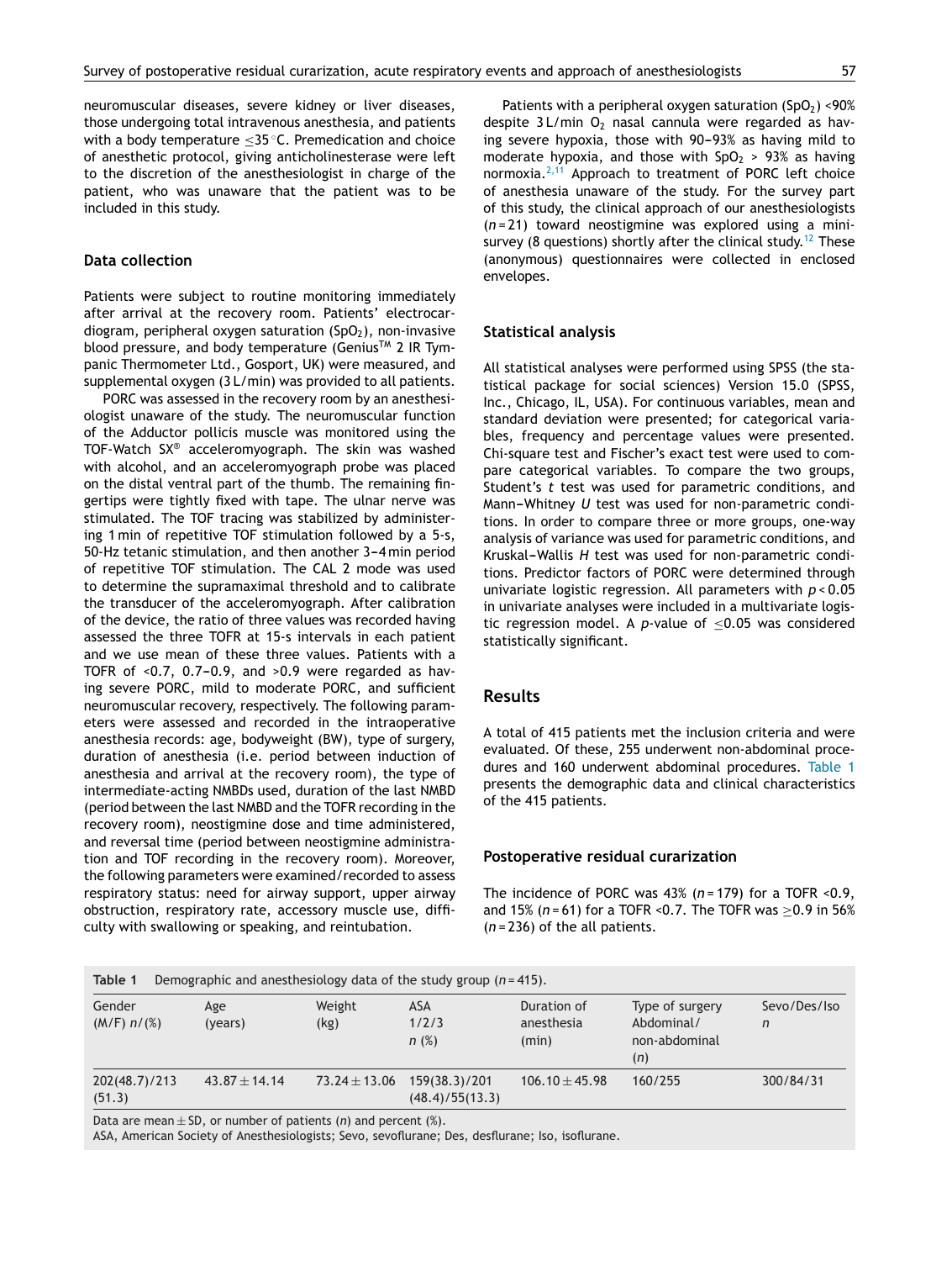| Characteristic               | <b>TOF</b> ratio            |                             |                                |                     |         |
|------------------------------|-----------------------------|-----------------------------|--------------------------------|---------------------|---------|
|                              | < 0.7<br>$(n=61)$           | $0.7 - 0.8$<br>$(n=43)$     | $0.8 - 0.9$<br>$(n = 75)$      | >0.9<br>$(n = 236)$ |         |
| Age (year)                   | $49.9 \pm 11.7^a$           | $46.5 \pm 13.2^a$           | $46.6 \pm 12.2^a$              | $41.0 \pm 14.8$     | < 0.001 |
| Gender n (%)                 |                             |                             |                                |                     |         |
| Male                         | 24(11.9)                    | 21(10.4)                    | 30(14.8)                       | 127(62.9)           | 0.038   |
| Female                       | 37 (17.4)                   | 22(10.3)                    | 45(21.1)                       | 109(51.2)           |         |
| Weight (kg)                  | $75.5 \pm 14.8$             | $72.8 \pm 14.5$             | $73.0 \pm 13.0$                | $72.8 \pm 12.3$     | NS.     |
| ASA $n$ $(\%)$               |                             |                             |                                |                     |         |
|                              | 17(10.7)                    | 11(6.9)                     | 24(15.1)                       | 107(67.3)           | 0.003   |
| $\overline{2}$               | 34(16.9)                    | 25(12.4)                    | 39(19.4)                       | 103(51.2)           |         |
| $\overline{3}$               | 10(18.2)                    | 7(12.7)                     | 12(21.8)                       | 26(47.3)            |         |
| Duration of anesthesia (min) | $83.9 \pm 37.1^a$           | $95.6 \pm 41.0^a$           | $95.9 \pm 41.9^a$              | $116.9 \pm 47.1$    | < 0.001 |
| TFL TOF (min)                | $67.4 \pm 27.3^a$           | $73.6 \pm 28.4^a$           | 88.0 $\pm$ 37.7 <sup>a,b</sup> | $109.4 \pm 43.0$    | < 0.001 |
| Reversal time (min)          | $10.5 \pm 4.4^{\text{a,c}}$ | $10.7 \pm 4.2^{\text{a,c}}$ | $12.3 \pm 4.8$                 | $12.4 \pm 4.3^{b}$  | 0.040   |
| Neosigmine (mg)              | $1.3 \pm 0.5$               | $1.1 \pm 0.3$               | $1.3 \pm 0.4$                  | $1.2 \pm 0.4$       | >0.05   |
| Body temp. (OC)              | 35.7(0.4)                   | 35.7(0.3)                   | 35.8(0.3)                      | 35.7(0.4)           | >0.05   |

<span id="page-3-0"></span>**Table 2** Train-of-four ratio in relation to demographic/clinical data.

ASA, American Society of Anesthesiologists; TOF, train-of-four; TFL TOF, time from last NMBD to TOF recording in recovery room (min); reversal time, time between reversal and assessment of TOF ratio in recovery room (min).

<sup>a</sup> *p* < 0.001 versus TOF >0.9.

<sup>b</sup> *p* < 0.001 versus TOF <0.7.

 $c$   $p < 0.05$  versus TOF 0.8-0.9.

Most of the patients showing insufficient recovery (TOFR <0.7 and <0.9) were female, ASA physical status 3, had anesthesia of short duration, and had a higher than average age (*p* < 0.05) (Tables 2 and 3).

#### **NMBD management**

In the present study, the moderate muscle relaxant agents used were vecuronium, rocuronium and atracurium, which

**Table 3** Logistic regression analysis of risk factors for PORC.

|                                          | <b>OR</b> | % 95 CI         | р       |
|------------------------------------------|-----------|-----------------|---------|
| Univariate logistic regression           |           |                 |         |
| Age (year)                               | 1.036     | $1.021 - 1.051$ | < 0.001 |
| Gender (male <sup>a</sup> /female)       | 1.616     | 1.092-2.391     | 0.016   |
| Weight (kg)                              | 1.006     | $0.991 - 1.021$ | 0.430   |
| ASA                                      |           |                 |         |
|                                          |           |                 |         |
| $\mathbf{I}$                             | 1.958     | $1.272 - 3.014$ | 0.002   |
| III                                      | 2.295     | 1.229-4.286     | 0.009   |
| Duration of Anesthesia (min)             | 0.987     | $0.982 - 0.991$ | < 0.001 |
| Neuromuscular blocking drug              |           |                 |         |
| Atracurium <sup>a</sup>                  |           |                 |         |
| Vecuronium                               | 1.744     | $0.601 - 5.063$ | 0.306   |
| Rocuronium                               | 2.640     | $0.832 - 8.375$ | 0.099   |
| TFL TOF (min)                            | 0.978     | $0.972 - 0.984$ | < 0.001 |
| Neostigmine administration (no $a$ /yes) | 1.465     | $0.968 - 2.219$ | 0.071   |
| Reversal time (min)                      | 1.008     | $0.979 - 1.037$ | 0.602   |
| Neostigmine dose (mg)                    | 1.271     | $0.951 - 1.697$ | 0.105   |
| Multivariate logistic regression         |           |                 |         |
| Age (year)                               | 1.039     | $1.022 - 1.056$ | < 0.001 |
| Gender (male/female)                     | 1.568     | $1.010 - 2.433$ | 0.045   |
| TFL TOF (min)                            | 0.980     | $0.973 - 0.987$ | < 0.001 |

R-Sup-NMBDs, Receiving supplementary NMBDs; TFL TOF, Time from last NMBD to TOF recording in recovery room (min); OR, Odd's ratio; 95% CI, 95% Confidence interval.

a Reference category.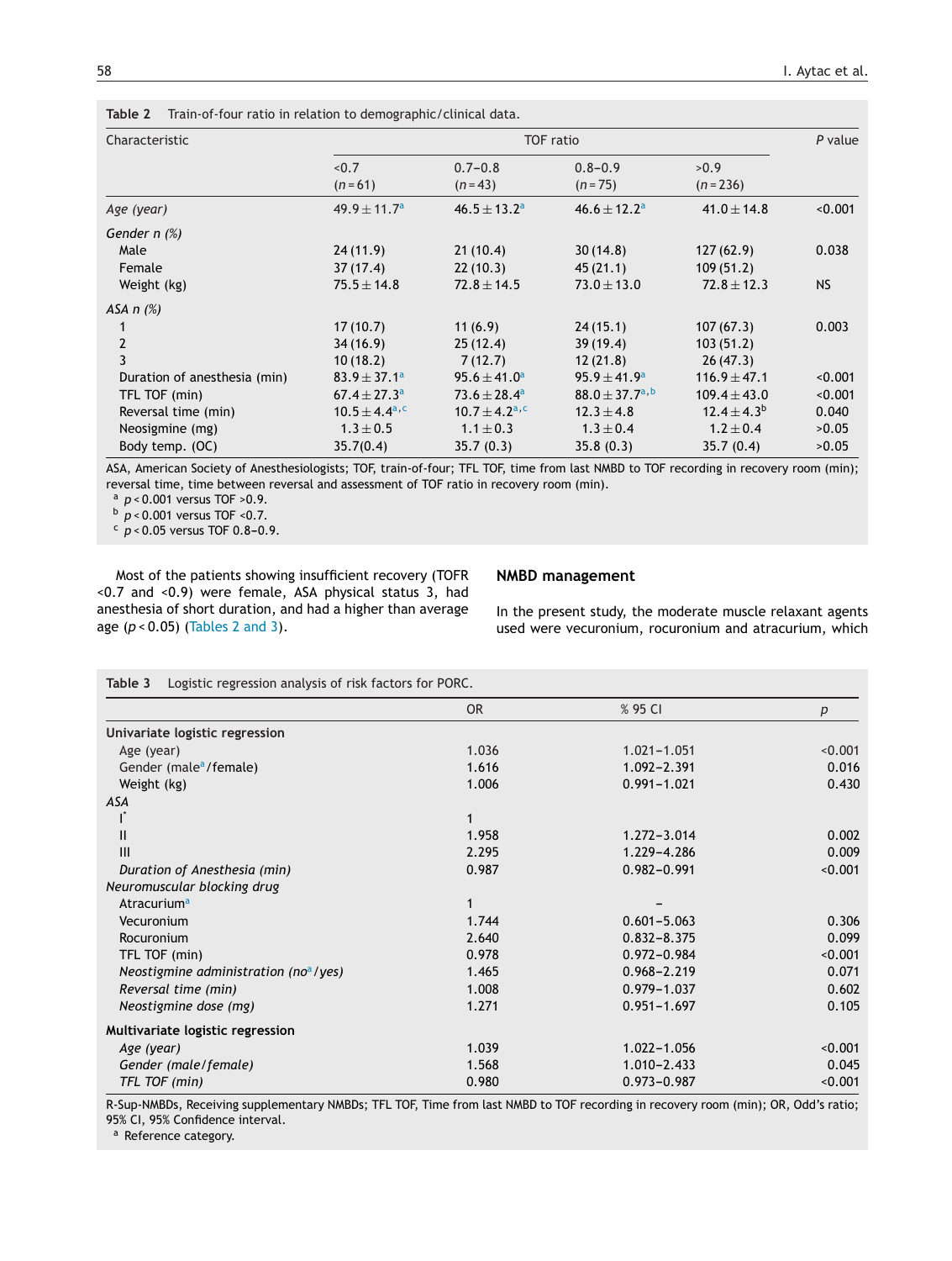| Table 4 |  |  | Administration of neostigmin related demographic data. |
|---------|--|--|--------------------------------------------------------|
|         |  |  |                                                        |

| Characteristic               | Neostigmine administration? | p value            |         |  |
|------------------------------|-----------------------------|--------------------|---------|--|
|                              | Yes $(n:272)$               | No $(n:143)$       |         |  |
| Age (year)                   | $45.06 \pm 14.14$           | $41.60 \pm 13.90$  | 0.017   |  |
| ASA $n$ $(\%)$               |                             |                    |         |  |
| $1(n=159)$                   | 92(57.9)                    | 67(42.1)           | 0.020   |  |
| $II(n=201)$                  | 138 (68.7)                  | 63(31.3)           |         |  |
| III $(n = 55)$               | 42(76.4)                    | 13(23.6)           |         |  |
| Duration of anesthesia (min) | $95.61 \pm 41.80$           | $126.05 \pm 47.09$ | < 0.001 |  |
| TFL TOF (min)                | $83.42 \pm 34.08$           | $118.92 \pm 46.34$ | < 0.001 |  |

ASA, American Society of Anesthesiologists; TFL TOF, time from last NMBD to TOF recording in recovery room (min).

were applied in 335, 63 and 17 patients, respectively. TOFR < 0.9 was 42.1% for vecuronium, 52.4% for rocuronium and 29.4% for atracurium.

# **Reversal of NMB agents**

On arrival in the recovery room, 65.5% (*n* = 272) of the 415 patients had received neostigmine, whereas the remainder 34.5% (*n* = 143) had not. A TOFR <0.9 was estimated in 46.3% (*n* = 126) of the patients receiving neostigmine, and in 14.7% (*n* = 40) of this group the TOFR was <0.7. Table 4 presents data on neostigmine administration in relation to demographic characteristics. Patients receiving neostigmine were of higher average age, had anesthesia of shorter duration, and the period between administration of the last muscle relaxant and TOFR assessment was shorter. Another finding was that the neostigmine dose did not change according to the TOFR; an average dose of 20  $\pm$  10  $\mu$ g/kg neostigmine was applied. In patients not receiving neostigmine, the average time after the last NMBD dose was  $118.92 \pm 46.34$  min, compared with  $83.42 \pm 34.08$  min in those who received neostigmine (*p* < 0.001). The period between the administration of neostigmine and TOFR assessment was  $10.5 \pm 4.4$  min in patients with a TOFR < 0.7 and  $12.4 \pm 4.3$  min in those with a TOFR >0.9 min [\(Table](#page-3-0) 2).

#### **Respiratory status**

Table 5 presents data on the relation between PORC and CREs. Accordingly, in patients with a TOFR  $>0.7$  the SpO<sub>2</sub> was proportionally high, while in those with a TOFR <0.7 it was proportionally low. Use of airway support and respiratory complications were higher in patients with TOFR <0.7. In our 415 patients, 14 of 17 patients (82.4%) with an SpO<sub>2</sub> <90% had a TOFR  $\leq$ 0.9. Only 3 patients (17.6%) had an SpO<sub>2</sub>  $\leq$ 90% despite a TOFR > 0.9. SpO<sub>2</sub> was  $\geq$ 93% in 307 patients. Airway support was applied in 42.6% of the patients with a TOFR <0.7, and in 31.9% of those with a TOFR >0.9 ([Table](#page-5-0) 6).

# **Approaches to PORC by anesthesiologists**

[Table](#page-5-0) 7 presents the results of our mini-survey among our 21 anesthesiologists shortly after the clinical study. Of these anesthesiologists, 71% (*n* = 15) thought that the incidence of PORC was 0-10%, and only 1 anesthesiologist (5%) mentioned it could be 30-50%. Eight anesthesiologists (38%) always use

**Table 5** Critical respiratory events ratio in relation to the TOF ratio.

| Variables                            | <b>TOF</b> ratio |                      |                           |                  |         |
|--------------------------------------|------------------|----------------------|---------------------------|------------------|---------|
|                                      | < 0.7            | $0.7 - 0.8$          | $0.8 - 0.9$               | >0.9             |         |
| SpO <sub>2</sub>                     | $92.1 \pm 3.7$   | $94.3 \pm 2.9^{a,b}$ | 94.6 ± 2.7 <sup>a,b</sup> | $95.6 \pm 2.5^a$ | < 0.001 |
| Requiring Airway support, $n$ (%)    |                  |                      |                           |                  |         |
| Yes $(n = 47)$                       | 20(42.6)         | 4(8.5)               | 8(17.0)                   | 15(31.9)         | < 0.001 |
| No $(n = 368)$                       | 41(11.1)         | 39(10.6)             | 67(18.2)                  | 221(60.1)        |         |
| Critical respiratory events, $n$ (%) |                  |                      |                           |                  |         |
| No $(n = 370)$                       | 33(8.9)          | 39(10.5)             | 69(18.6)                  | 229(61.9)        | < 0.001 |
| Yes $(n = 45)$                       | 28(62.2)         | 4(8.9)               | 6(13.3)                   | 7(15.6)          |         |
| Upper airway obstruction             | 5                |                      |                           | 2                |         |
| Respiratory rate >20                 | 18               | $\overline{2}$       |                           |                  |         |
| Accessory muscle usage               | 4                |                      |                           |                  |         |
| Reintubation                         |                  |                      |                           |                  |         |

Data are mean  $\pm$  SD, or number of patients and percent (%).<br><sup>a</sup>  $p$  < 0.001 vs. TOF < 0.7.

<sup>b</sup> *p* < 0.001 vs. TOF 0.9.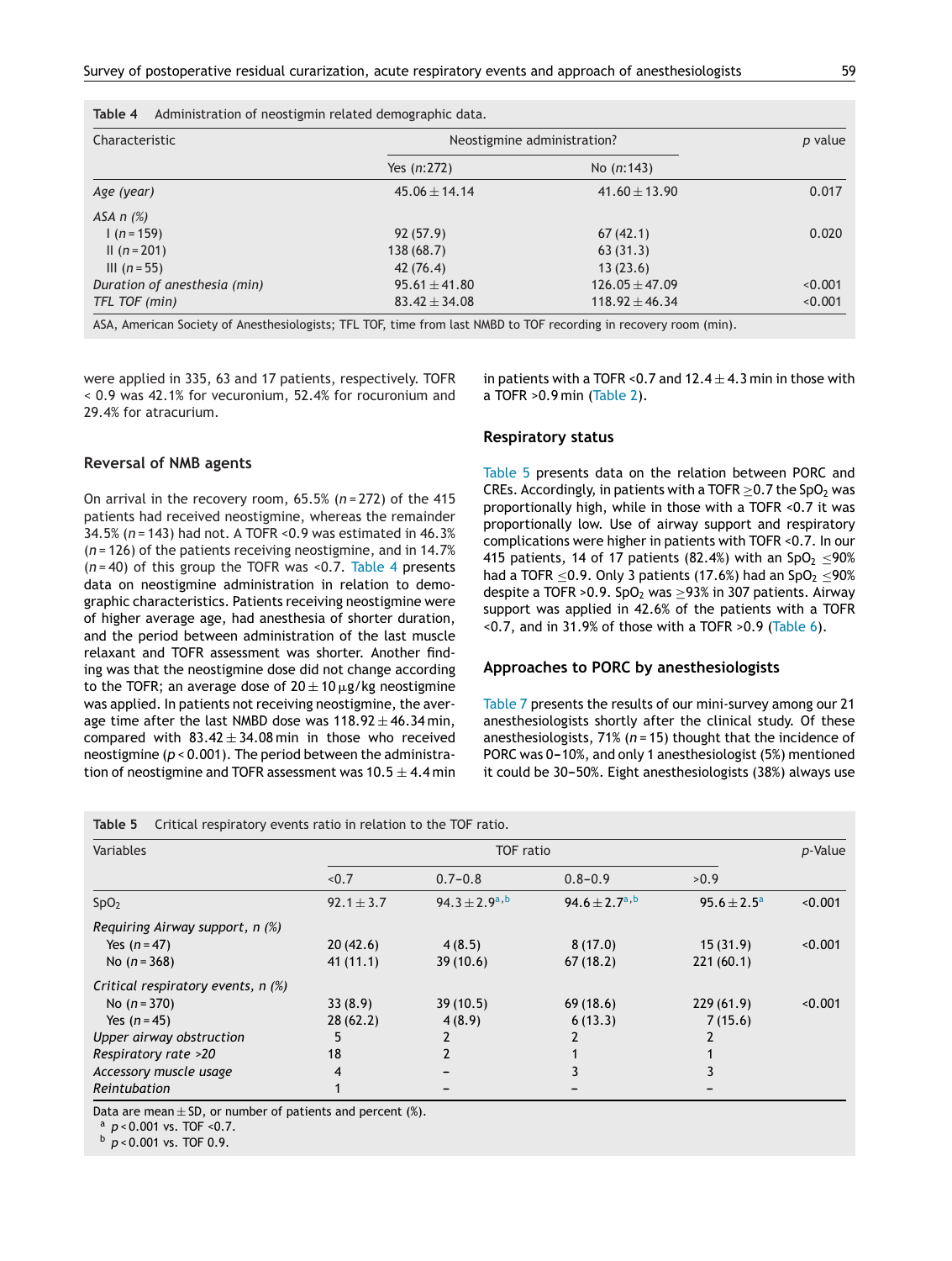| $1 - 0.11$                      | TOF $< 0.9$ | TOF $>0.9$ |                 |
|---------------------------------|-------------|------------|-----------------|
| Peripheral saturation           | $(n = 179)$ | $(n=236)$  | <i>p</i> -Value |
| $SpO2 n$ (%)                    |             |            |                 |
| $\langle 90\% \ (n=17) \rangle$ | 14(82.4)    | 3(17.6)    |                 |
| $90 - 93\%$ (n = 96)            | 60(62.5)    | 36(37.5)   | < 0.001         |
| $>93\%$ (n = 302)               | 105(34.8)   | 197 (65.2) |                 |

<span id="page-5-0"></span>Table 6 Peripheral oxygen saturation (SpO<sub>2</sub>) in relation to adequate recovery of TOF (> 0.9) and inadequate recovery of TOF  $(50.7)$ 

Data are number of patients and percent (%).

| Question                                                          | <b>Options</b>                  | $\mathsf{n}$   | %  |
|-------------------------------------------------------------------|---------------------------------|----------------|----|
| What do you estimate the incidence of PORC to be in your clinic?  | $0 - 10.0%$                     | 15             | 71 |
|                                                                   | $10.1 - 20.0%$                  | 3              | 14 |
|                                                                   | $20.1 - 30.0%$                  | $\overline{2}$ | 10 |
|                                                                   | $30.1 - 50.0%$                  | $\mathbf{1}$   | 5  |
|                                                                   | $50.1 - 70.0%$                  |                |    |
| When an NMBD has been given, do you always administer             | Yes                             | 8              | 38 |
| neostigmine at the end of surgery?                                | <b>No</b>                       | 13             | 62 |
| If answer to the above question was 'No' in what                  | $1 - 25%$                       | $\overline{2}$ | 15 |
| percentage of cases do you omit neostigmine?                      | $26 - 50%$                      | 5              | 39 |
|                                                                   | $51 - 75%$                      | $\overline{4}$ | 31 |
|                                                                   | $76 - 100%$                     | 2              | 15 |
| How long after administration of neostigmine do you               | After extubation I administer   | $\mathbf{1}$   | 5  |
| extubate your patiens?                                            | neostigmine                     |                |    |
|                                                                   | $5 - 10$ min                    | 18             | 86 |
|                                                                   | $11 - 15$ min                   | $\overline{2}$ | 10 |
| What dose of neostigmine do you usually administer?               | 2.5 <sub>mg</sub>               | $\mathbf{1}$   | 5  |
|                                                                   | <0.05 mg/kg                     | 10             | 48 |
|                                                                   | $0.05$ mg/kg                    | 5              | 24 |
|                                                                   | $>0.05$ mg/kg                   | -              |    |
|                                                                   | $<$ 2.5 $mg$                    | 5              | 24 |
| Do you have any concerns regarding the adverse effects associated | Yes                             | 17             | 81 |
| with administration of neostigmine/antimuscarinic drugs?          | <b>No</b>                       | $\overline{4}$ | 19 |
| If 'Yes' to the preceding question, what are they?                | - Hemodynamic effects           | 14             | 67 |
|                                                                   | - Respiratory effects           | 8              | 38 |
|                                                                   | - Increased nausea and vomiting | 10             | 48 |
|                                                                   | - Inadequate recovery of        | 4              | 19 |
|                                                                   | neuromuscular function          |                |    |
|                                                                   | - Other                         | 1              | 5  |
| Prior to tracheal extubation the TOF monitors should be:          | $~50 - 60%$                     |                |    |
|                                                                   | $61 - 70%$                      | $\overline{2}$ | 10 |
|                                                                   | $71 - 80%$                      | $\overline{4}$ | 19 |
|                                                                   | 80-90%                          | $\overline{4}$ | 19 |
|                                                                   | $91 - 100%$                     | 11             | 53 |

neostigmine at the end of surgery. Five of 13 anesthesiologists who do not always use neostigmine reported that they use it at a rate of 26% and 50%. Eighteen anesthesiologists (86%) administer neostigmine 5-10 min before extubation, 2 administer it 10-15 min before extubation, and 1 mentioned that he administered it after extubation. Of these 21 anesthesiologists, 17 (81%) had concerns about the side-effects by the use of reversal agents, 14 (67%) about hemodynamic side-effects, 10 (59%) about nausea/vomiting, and 8 (38%) had concerns about respiratory side-effects. Eleven anesthesiologists (53%) believed that the TOFR should be 0.9 or higher before extubation (Table 7).

# **Discussion**

In the present study which included 415 patients, the incidence of PORC was 15% in those with a TOFR <0.7 and 43% in those with a TOFR <0.9. Furthermore, the rate of sufficient recovery (TOFR >0.9) was 57%, and 65.5% of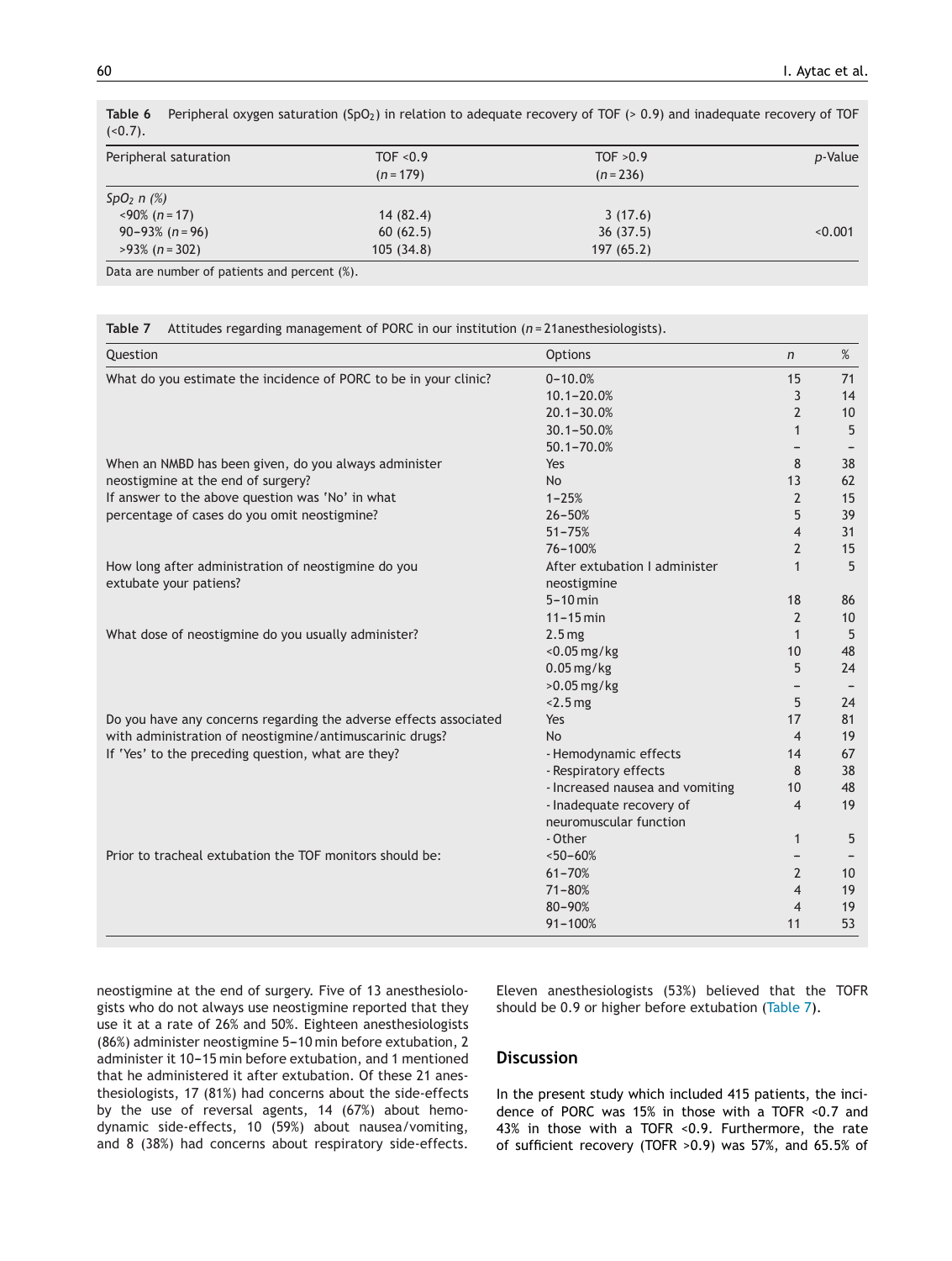these patients had received neostigmine at an average dose of 20 $\pm$ 10  $\mu$ g/kg, generally administered 10–12 min before extubation.

A TOFR <0.9 was estimated in 46% of the patients who received neostigmine (*n* = 126), and 14% (*n* = 40) of this group had a TOFR <0.7. However, among our 21 anesthesiologists, 71% (*n* = 15) believed that the incidence of PORC in our institute was 0-10%. The study also shows that patients with insufficient recovery (TOFR <0.7 to <0.9) were older than average, more often female, had an ASA score 3, and a shorter duration of anesthesia.

Of our 415 patients, in the recovery room 45 had CREs symptoms and 62% of these 45 patients had a TOFR <0.7. Of the total group,  $84\%$  had a TOFR < 0.9.

The incidence of PORC did not decrease over time. In other randomized prospective studies, the incidence of PORC was reported to have changed in relation to differences between the study designs.  $2,6-9$  For example, Debaene et al. $8$  determined the percentage of patients in the PACU with a TOFR <0.7 and <0.9 after receiving a single intubating dose of an intermediate-acting NMBD (vecuronium, rocuronium, or atracurium). Muscular paralysis was not antagonized intraoperatively. A TOFR <0.7 in 16% of patients (15.9% received rocuronium, 16.9% received atracurium, 17% received vecuronium) and <0.9 in 45% of patients (45% received rocuronium, 41.6% received atracurium, 46.8% received vecuronium) were observed postoperatively and TOFR >0.9 was observed in only 55% of patients in the recovery room. $8 \text{ In our study we found that TOFR} < 0.9 \text{ was}$  $8 \text{ In our study we found that TOFR} < 0.9 \text{ was}$ 42% with vecuronium, 52% with rocuronium and 30% with atracurium.

Cammu et al. $<sup>7</sup>$  $<sup>7</sup>$  $<sup>7</sup>$  assessed the occurrence of PORC in</sup> patients undergoing outpatient and inpatient surgical procedures. Neuromuscular monitoring and reversal agent was used in only 12% and 25% of patients, respectively. A TOFR <0.9 was found in 47% of the inpatients and in 38% of the outpatients.

In their observational study, Butterly et al.<sup>[1](#page-7-0)</sup> reported that reversal agents are frequently used; 78% of their study population received neostigmine at a mean dose of 2.5 ( $\pm$ 1.2) mg. Basic nerve stimulators were applied routinely in operating rooms and anesthetizing locations, and the incidence of PORC was 22%. The higher incidence of PORC in our institution might be attributable to a lower anticholinesterase application rate (66%), a lower mean neostigmine dose (20  $\mu$ g/kg), lack of routine neuromuscular monitoring, and may depend on low awareness for PORC.

Antagonism of neuromuscular blockade with cholinesterase inhibitors at the end of the surgery reduces the incidence of PORC, the length of stay in the recovery room, and pulmonary complications.<sup>[1,2,5,6,9,13](#page-7-0)</sup> However, the moment of antagonism plays an important role in these patients. If antagonism is performed shortly before extubation, the neuromuscular block is often insufficiently antagonized, thus increasing the risk of PORC.<sup>[14](#page-7-0)</sup> If intraoperative objective neuromuscular monitoring can not be applied, it is recommended that the patient be constantly antagonized long before extubation to avoid PORC associated with the depth of neuromuscular blockade. $5,8$ Muphy et al. $9$  investigated the incidence of PORC in the recovery room and in the pre-extubation period among 120 patients (ASA 1-2) using rocuronium under intraoperative neuromuscular monitoring; all subjects were reversed with neostigmine at a TOF count of  $2-4$ . The average period from the injection of neostigmine to the recording of TOFR at the time of extubation regarding the clinical criteria was  $8 \pm 6$  min. During extubation, the percentage of patients with a TOFR <0.7 was 58% and that of patients with a TOFR <0.9 was 88%. They also reported that the period from injecting neostigmine to the TOFR assessment in the recovery room was  $19 \pm 7$  min; the incidence of PORC was 8% and 32% for patients with a TOFR  $\leq$ 0.7 and 0.9, respectively.<sup>[9](#page-7-0)</sup>

Another study by McCaul et al. $14$  included 40 patients of ASA I using atracurium. During neuromuscular block antagonism, the TOFR <0.7 patients were found to be 70%, while the same ratio was found in 65% of the patients during extubation. Compared with patients with a PORC TOFR >0.7, patients with a TOFR <0.7 during extubation had shorter procedures, and deeper neuromuscular block at the time of neostigmine administration. In that study, it was established that the period from the moment the muscle relaxant was applied to the recording TOFR was  $6 \pm 1$  min for patients with TOFR <0.7, and  $15 \pm 4$  min for those with a TOFR >0.7.<sup>[14](#page-7-0)</sup> In the present study, the period from anticholinesterase application to TOFR measurement was  $10.5 \pm 4.4$  min for those with a TOFR < 0.7 and  $12.4 \pm 4.3$  min for those with g TOFR >0.9, which supports the results of McCaul et al. Furthermore, Baillard et al.<sup>6</sup> [in](#page-7-0)vestigating 435 patients in 1995, 130 in 2000, and 101 in 2002, studied the factors affecting PORC with early changes in clinical anesthesia applications. Within this period, concomitant with an increase in the average age of the patients, their weight, duration of surgery, use of intraoperative neuromuscular monitoring and reversal of residual paralysis, the incidence of PORC showed a marked decrease from 60% to 5%.

Postoperative respiratory events are the most common adverse outcomes associated with residual paralysis reported in both observational and randomized clinical studies. In 1994, Rose et al.<sup>[10](#page-7-0)</sup> prospectively examined patient (age >60 yr, male gender, diabetic, and obese), surgical (emergencies and cases >4 h) and anesthetic factors (premedication, induction with thiopental, fentanyl  $>2.0 \,\mu$ g kg<sup>-1</sup>, fentanyl and morphine combination, and atracurium >0.25 mg kg<sup>-1</sup> h<sup>-1</sup>) associated with CREs in the PACU. Murphy et al.<sup>[2](#page-7-0)</sup> assessed and quantified the severity of neuromuscular blockade in patients with signs or symptoms of CREs in the PACU. A total of 7459 patients received a general anesthetic during the 1-year study period, of whom 61 (1%) developed a CRE. Forty-two of these patients were matched with controls and constituted the study group for statistical analysis. A high incidence of several residual blockades was observed in patients with CREs, which was absent in control patients without CREs.<sup>[2](#page-7-0)</sup>

In another randomized, prospective and placebo-controlled trial, Sauer et al.<sup>[15](#page-7-0)</sup> studied the effect of CREs on the incidence of PORC by dividing 114 patients into a neostigmine and placebo group after general anesthesia in the PACU. Among patients receiving rocuronium, 39% were discovered to have CREs and the incidence of hypoxemia  $(SpO<sub>2</sub>)$  was significantly higher in the placebo group than in the neostigmine group.

In a survey comparing PORC in the USA and Europe, the use of routine reversal agents was 18% in Europe and 34%